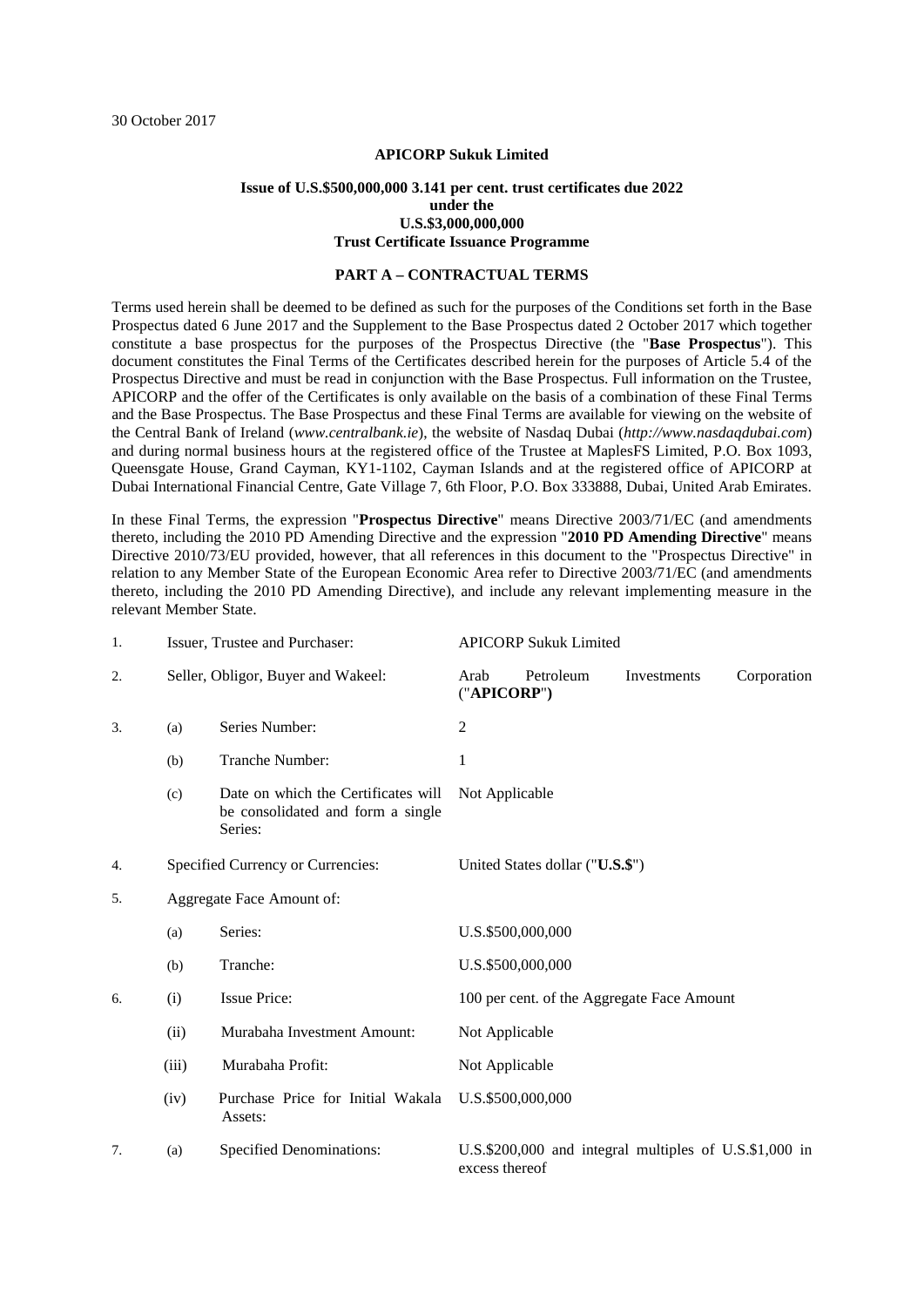|     | (b)                                        | <b>Calculation Amount:</b>                                                                              | U.S.\$1,000                                                                                                                                           |  |  |
|-----|--------------------------------------------|---------------------------------------------------------------------------------------------------------|-------------------------------------------------------------------------------------------------------------------------------------------------------|--|--|
| 8.  | (a)                                        | <b>Issue Date:</b>                                                                                      | 1 November 2017                                                                                                                                       |  |  |
|     | (b)                                        | Profit Commencement Date:                                                                               | <b>Issue Date</b>                                                                                                                                     |  |  |
|     | (c)                                        | Profit Period Dates:                                                                                    | <b>Each Periodic Distribution Date</b>                                                                                                                |  |  |
| 9.  | <b>Scheduled Dissolution Date:</b>         |                                                                                                         | 1 November 2022                                                                                                                                       |  |  |
| 10. | <b>Periodic Distribution Amount Basis:</b> |                                                                                                         | 3.141 per cent. Fixed Periodic Distribution Amount                                                                                                    |  |  |
| 11. |                                            | <b>Dissolution Basis:</b>                                                                               | Subject to any purchase and cancellation or early<br>redemption, the Certificates will be redeemed at 100 per<br>cent. of their aggregate face amount |  |  |
| 12. |                                            | Change of Periodic Distribution Basis:                                                                  | Not Applicable                                                                                                                                        |  |  |
| 13. | Put/Call Options:                          |                                                                                                         | Not Applicable                                                                                                                                        |  |  |
| 14. | (a)                                        | Status:                                                                                                 | Unsubordinated                                                                                                                                        |  |  |
|     | (b)                                        | Date Board approval for issuance<br>of Certificates and entry into the<br>related Transaction Documents | 23 September 2017 and 30 October 2017                                                                                                                 |  |  |

# obtained:

### **PROVISIONS RELATING TO PERIODIC DISTRIBUTIONS PAYABLE**

| 15. | <b>Fixed Rate Certificate Provisions:</b> |                                        | Applicable                                                                                                                                                 |  |  |
|-----|-------------------------------------------|----------------------------------------|------------------------------------------------------------------------------------------------------------------------------------------------------------|--|--|
|     | (a)                                       | Profit Rate:                           | 3.141 per cent. per annum payable semi-annually in<br>arrear on each Periodic Distribution Date                                                            |  |  |
|     | (b)                                       | <b>Periodic Distribution Dates:</b>    | Subject to the Following Business Day Convention, 1<br>May and 1 November in each year, up to and including<br>the Maturity Date, commencing on 1 May 2018 |  |  |
|     | (c)                                       | <b>Fixed Amount:</b>                   | U.S.\$15.705 per Calculation Amount                                                                                                                        |  |  |
|     | (d)                                       | <b>Broken Amount:</b>                  | Not Applicable                                                                                                                                             |  |  |
|     | (e)                                       | Day Count Fraction:                    | 30/360                                                                                                                                                     |  |  |
|     | (f)                                       | <b>Profit Rate Determination Date:</b> | Not Applicable                                                                                                                                             |  |  |
|     | (g)                                       | Renminbi Settlement Centre:            | Not Applicable                                                                                                                                             |  |  |
| 16. |                                           | Floating Rate Certificate Provisions:  | Not Applicable                                                                                                                                             |  |  |
|     |                                           | PROVISIONS RELATING TO DISSOLUTION     |                                                                                                                                                            |  |  |
| 17. |                                           | Optional Dissolution right:            | Not Applicable                                                                                                                                             |  |  |
| 18. | Certificateholder Put Right:              |                                        | Not Applicable                                                                                                                                             |  |  |
| 19. | Dissolution following a Tax Event:        |                                        |                                                                                                                                                            |  |  |
|     |                                           |                                        |                                                                                                                                                            |  |  |

(a) Notice periods: Minimum Notice Period: 90 days Maximum Notice Period: 120 days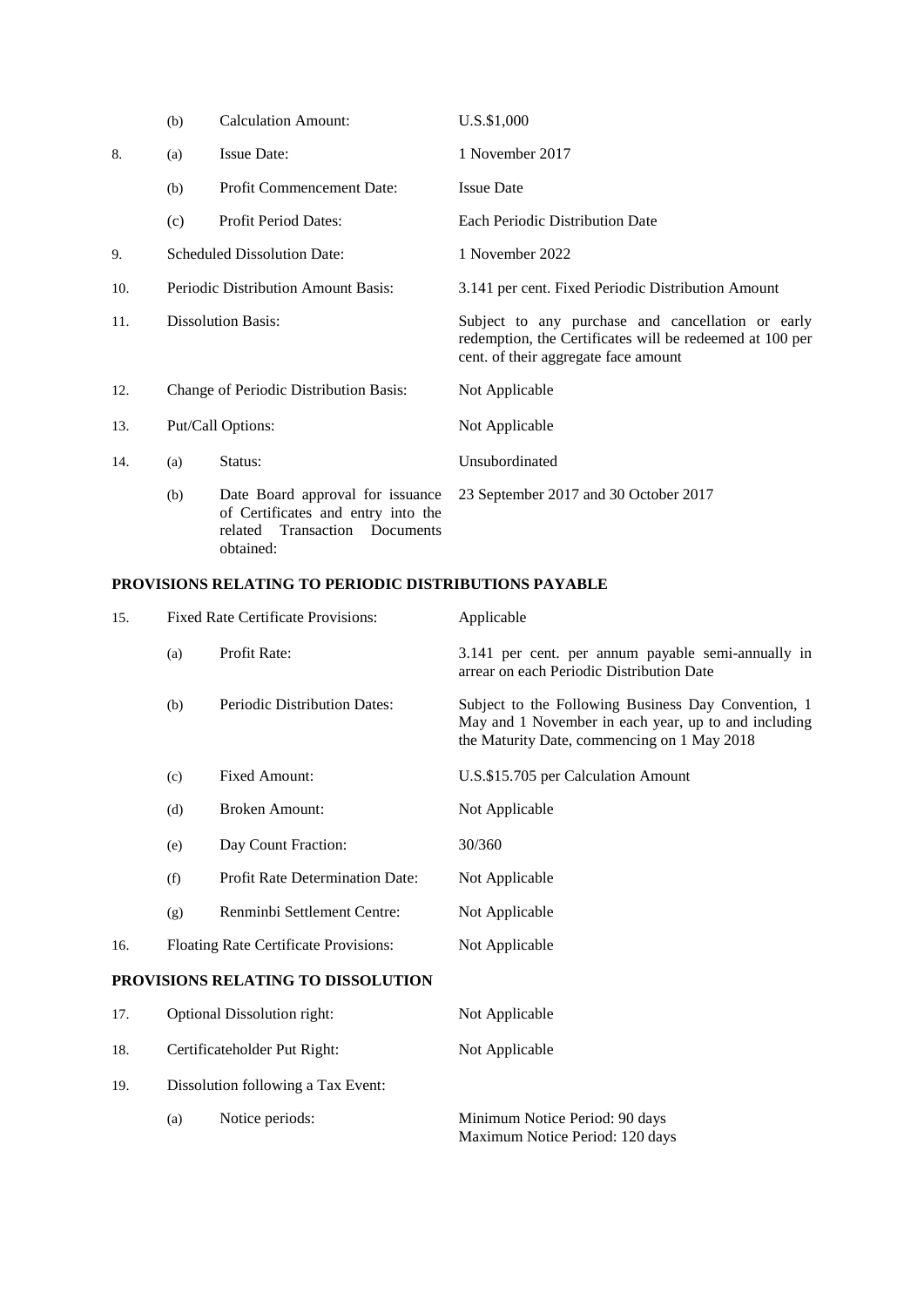- (b) Tax Dissolution Amount: U.S.\$1,000 per Calculation Amount
- 20. Dissolution Distribution Amount on Scheduled Dissolution Date:
- 21. Dissolution Distribution Amount of each Certificate payable on redemption for taxation reasons or on event of default in the Conditions):

- 22. Form of Certificates: Global Certificate exchangeable for Certificates in definitive registered form in the limited circumstances specified in the Global Certificate 23. Additional Financial Centres or other special provisions relating to payment dates: Not Applicable **PROVISIONS IN RESPECT OF THE TRUST ASSETS**
- Series No.: 2 25. Other Transaction Document Information: (a) Supplemental Trust Deed: Supplemental Trust Deed dated 1 November 2017 between the Trustee, APICORP and the Delegate (as such term is defined therein)
	- Agreement: 2017 between the Purchaser (as such term is defined therein) and APICORP

U.S.\$1,000 per Calculation Amount

U.S.\$1,000 per Calculation Amount

and/or the method of calculating the same (if required or if different from that set out **GENERAL PROVISIONS APPLICABLE TO THE CERTIFICATES** 24. Details of Transaction Account: APICORP Sukuk Limited Series 2017-1 Account No: USD - 01271467150 with Standard Chartered Bank for (b) Supplemental Purchase Supplemental Purchase Agreement dated 1 November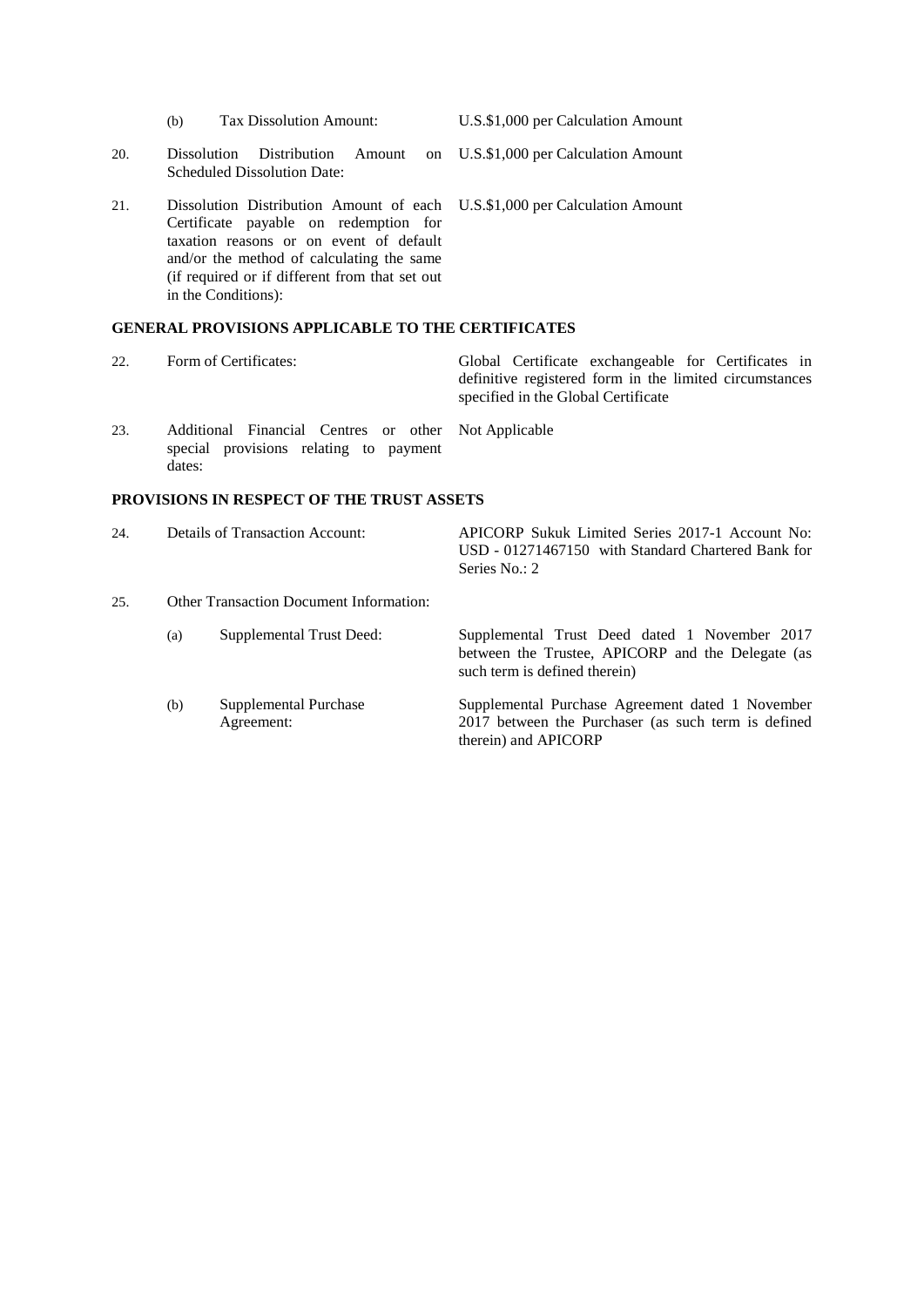| <b>SIGNED</b> on behalf of   |
|------------------------------|
| <b>APICORP SUKUK LIMITED</b> |
|                              |
|                              |
|                              |

Duly authorised

 $\alpha$ 

**Aaron Bennett Director** 

SIGNED on behalf of

**PETROLEUM ARAB CORPORATION** 

**INVESTMENTS** 

Duly authorised

Duly authorised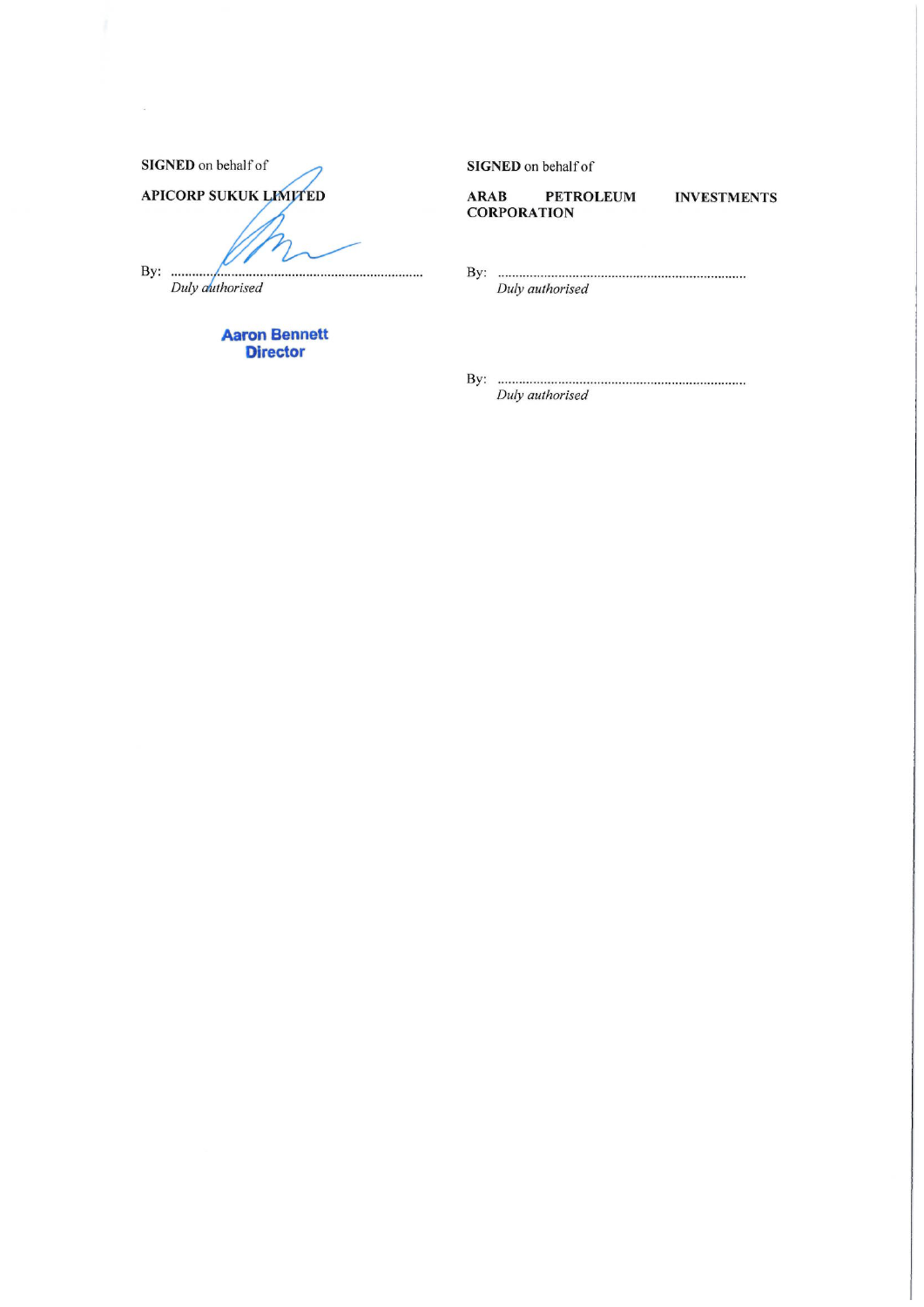SIGNED on behalf of

#### **APICORP SUKUK LIMITED**

By: **maximum** maximum maximum maximum Duly authorised

SIGNED on behalf of

**PETROLEUM ARAB INVESTMENTS CORPORATION** W  $\mathcal{M}_{-}$ 

Duly authorised HESHAM FARID<br>Executive Vice President & Head of<br>Treasluty & capital Markets

By:  $M. \rho$ Duly authorised

(RAVI KUMAR)<br>First Vice President,<br>Treasury & capital Markets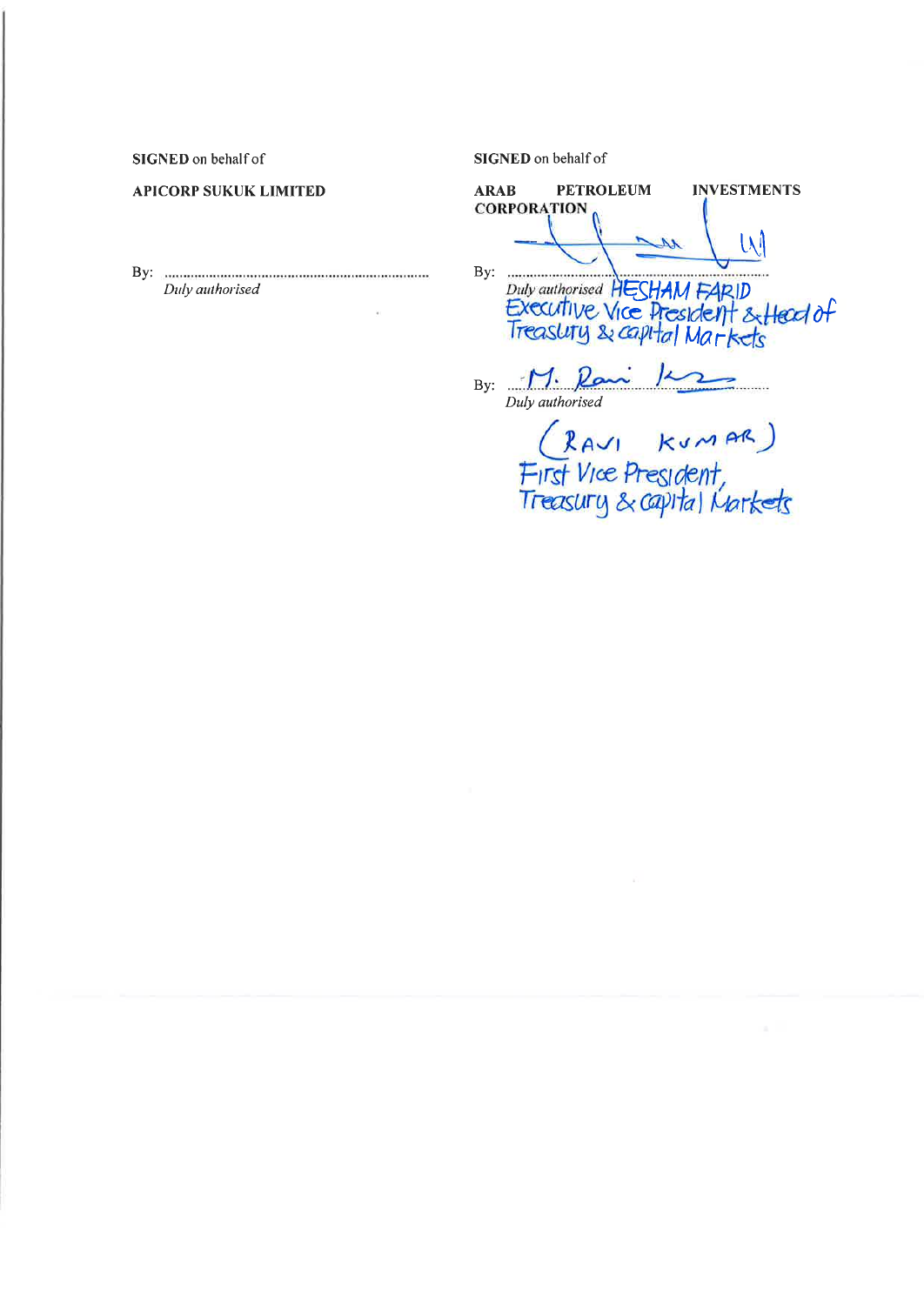#### **PART B – OTHER INFORMATION**

#### 1. **LISTING AND ADMISSION TO TRADING**

(a) Listing and admission to trading: Application has been made by the Trustee (or on its behalf) for the Certificates to be admitted to trading on the Irish Stock Exchange's Main Securities Market and listing on the Official List of the Irish Stock Exchange with effect from 1 November 2017. Application has also been made by the Trustee (or on its behalf) for the Certificates to be admitted to trading on Nasdaq Dubai and listing on the Official List of securities maintained by the Dubai Financial Services Authority with effect from 2 November 2017. (b) Estimate of total expenses related to admission to trading: EUR600 related to the admission to trading on the Irish Stock Exchange's Main Securities Market and U.S.\$2,000 related to the admission to trading on Nasdaq Dubai. 2. **RATINGS** The Certificates to be issued are expected to be

rated as follows:

Moody's: Aa3

#### 2. **INTERESTS OF NATURAL AND LEGAL PERSONS INVOLVED IN THE ISSUE**

Save for any fees payable to the Managers, so far as the Trustee and APICORP are aware, no person involved in the issue of the Certificates has an interest material to the offer. The Managers and their affiliates have engaged, and may in the future engage, in investment banking and/or commercial banking transactions with, and may perform other services for the Trustee or APICORP or their affiliates in the ordinary course of business for which they may receive fees.

#### 3. **PROFIT OR RETURN** (*Fixed Periodic Distribution Certificates only*)

Indication of profit or return: 3.141 per cent.

The profit or return is calculated at the Issue Date on the basis of the Issue Price. It is not an indication of future profit or return.

#### 4. **HISTORIC RATES** (*Floating Rate Distribution Certificates only*)

Not Applicable

### 5. **OPERATIONAL INFORMATION**

| (a) | <b>ISIN</b> Code:                                                                                                                 | XS1701875475             |
|-----|-----------------------------------------------------------------------------------------------------------------------------------|--------------------------|
| (b) | Common Code:                                                                                                                      | 170187547                |
| (c) | Any clearing system other than Euroclear Not Applicable<br>and Clearstream, Luxembourg and the<br>relevant identification number: |                          |
| (d) | Delivery:                                                                                                                         | Delivery against payment |
| (e) | Names and addresses of additional Paying                                                                                          | Not Applicable           |